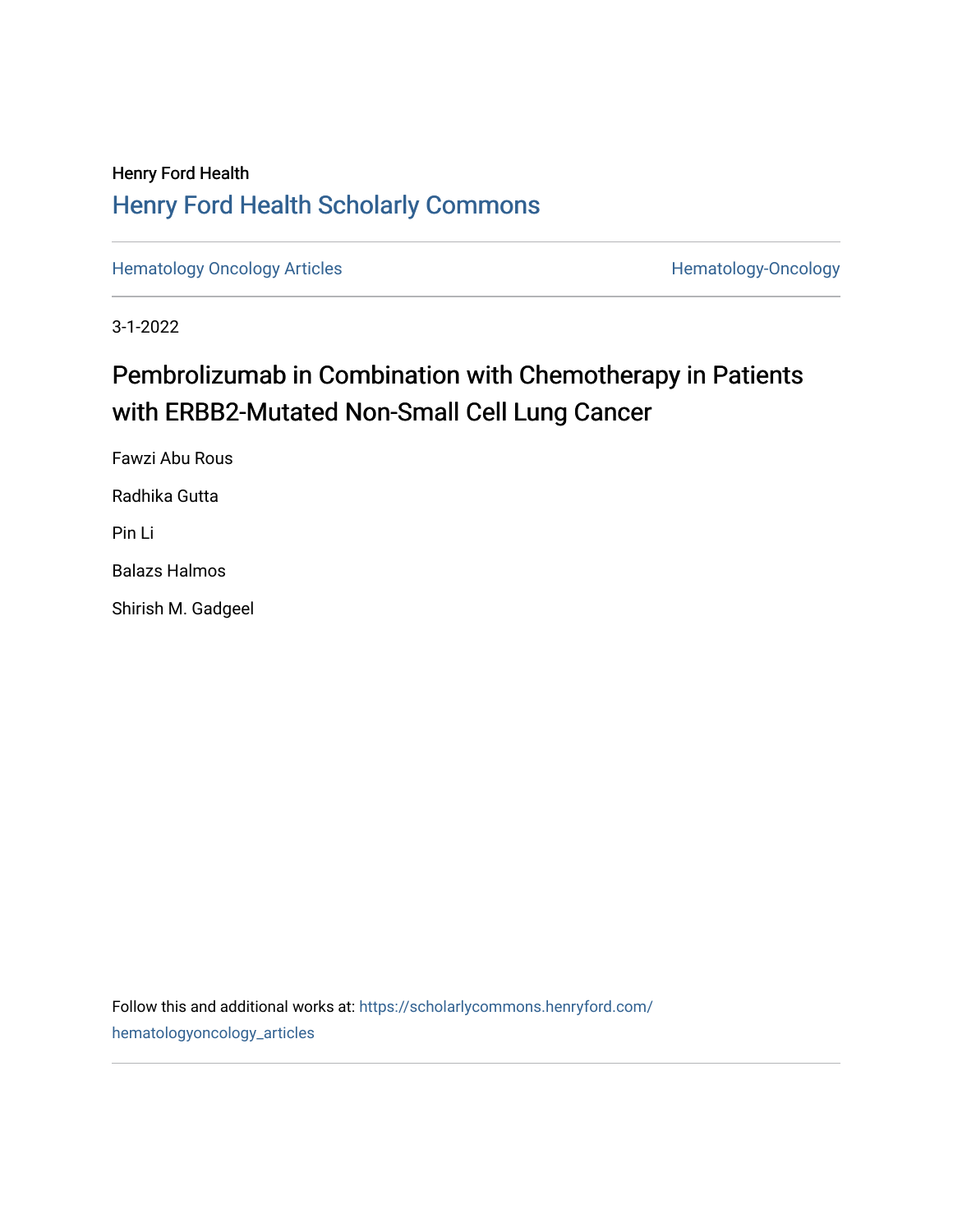#### **SHORT COMMUNICATION**



## **Pembrolizumab in Combination with Chemotherapy in Patients with ERBB2‑Mutated Non‑Small Cell Lung Cancer**

**Fawzi Abu Rous1 · Radhika Gutta2 · Pin Li3 · Balazs Halmos4 · Shirish Gadgeel[1](http://orcid.org/0000-0001-5240-3811)**

Accepted: 9 March 2022 / Published online: 21 March 2022 © The Author(s), under exclusive licence to Springer Nature Switzerland AG 2022

### **Abstract**

**Background** Human epidermal growth factor receptor 2 (ERBB2) mutation is a known oncogenic driver mutation in a small proportion of non-small cell lung cancers (NSCLCs). Many targeted therapies are being developed and investigated for the treatment of ERBB2-mutated NSCLC, however none of these agents have yet been approved as a front-line treatment. Thus, platinum-based chemotherapy with or without immunotherapy remains the preferred frst-line therapy for ERBB2-mutated NSCLC.

**Objective** We aimed to study the activity of chemotherapy in combination with pembrolizumab as first-line treatment in patients with stage IV ERBB2-mutated NSCLC.

Patients and Methods We retrospectively identified five patients with ERBB2-mutated NSCLC treated with carboplatin, pemetrexed and pembrolizumab as frst-line therapy between 2018 and 2020. Overall survival (OS), progression-free survival (PFS), and time to next therapy (TTNT) were summarized by Kaplan–Meier methodology using R 4.0.5 with median time to event. Response rates defned by partial response (PR) or PR+stable disease (SD) and 95% Clopper–Pearson confdence interval (CI) were calculated.

**Results** The median age of these fve patients was 60 years and all fve patients' tumors had ERBB2 mutations—4 had exon 20 mutation and 1 had exon 23 mutation. With a median follow-up of 32 months, the median OS was 24 months, the median PFS was 9 months, and the median TTNT was 9 months. The response rate was 0.6 for PR (Clopper–Pearson exact 95% CI 0.147–0.947) and 0.8 for PR and SD (Clopper–Pearson exact 95% CI 0.284–0.995). No unexpected toxicities were observed. **Conclusion** In a small number of patients, chemotherapy and pembrolizumab as frst-line therapy in ERBB2-mutated NSCLC patients demonstrated activity similar to previous reports with this regimen. Future clinical trials are needed to determine the role of chemotherapy and immunotherapy for this patient population in the context of emerging targeted agents.

 $\boxtimes$  Shirish Gadgeel sgadgee1@hfhs.org

- <sup>1</sup> Division of Hematology and Oncology, Department of Internal Medicine, Henry Ford Cancer Institute, Henry Ford Health System, Detroit, MI, USA
- <sup>2</sup> Department of Internal Medicine, Henry Ford Health System, Detroit, MI, USA
- <sup>3</sup> Department of Public Health Sciences, Henry Ford Health System, Detroit, MI, USA
- Department of Medical Oncology, Montefiore Medical Center, Albert Einstein College of Medicine, Bronx, NY, USA

#### **Key Points**

Chemotherapy and immunotherapy remain the preferred frst-line therapy for patients with non-small cell lung cancer (NSCLC) lacking any actionable mutation.

There are no approved targeted therapies in the frst-line setting for ERBB2-mutated NSCLC, and there is paucity of data regarding the efficacy of pembrolizumab and chemotherapy in this patient population.

Our study showed that the activity of frst-line chemotherapy and pembrolizumab in patients with ERBB2 mutated NSCLC was similar to previous reports with this regimen.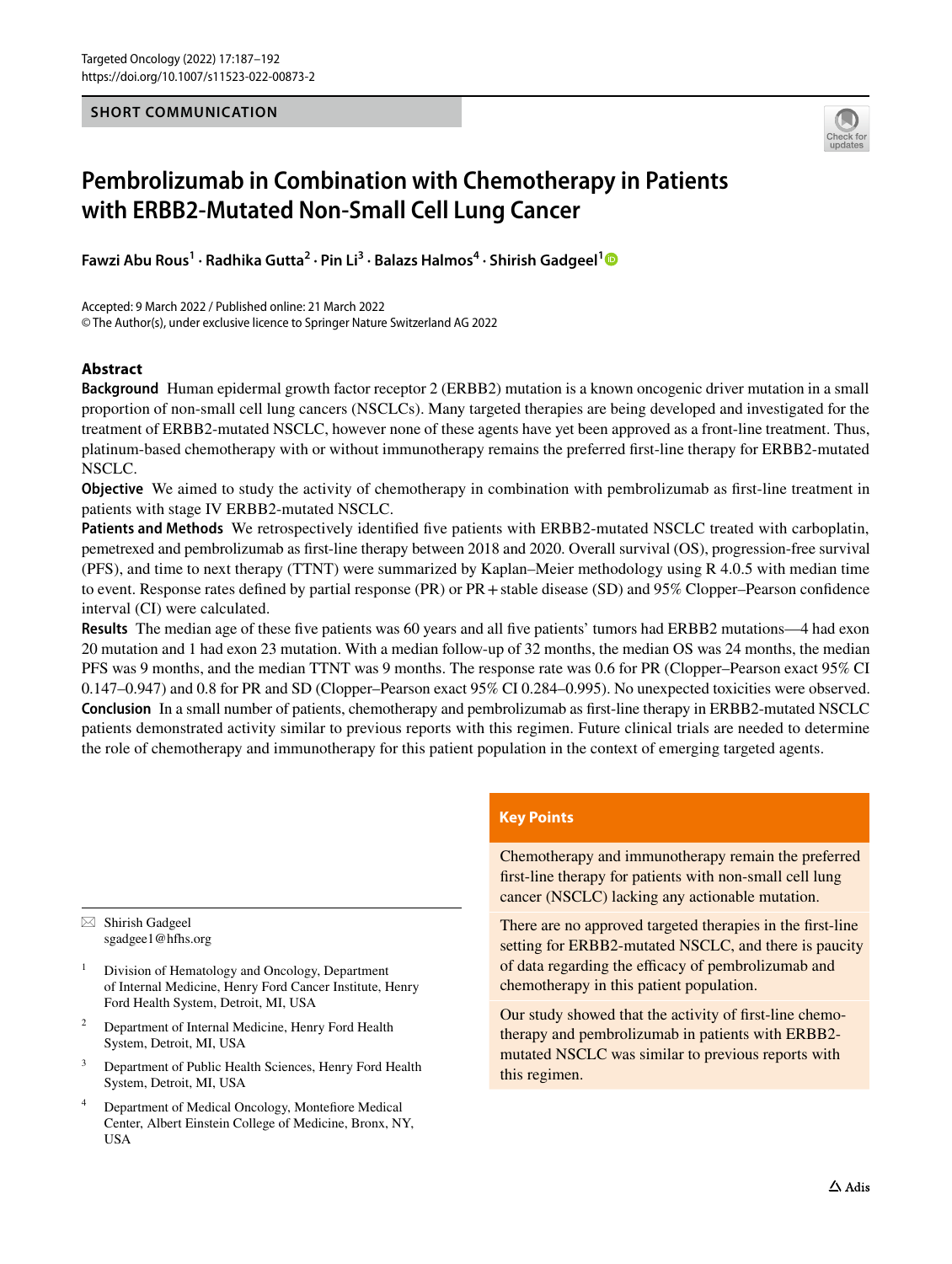#### **1 Introduction**

Lung cancer is the most common cancer worldwide and is one of the leading causes of cancer-related deaths [[1](#page-5-0)]. Management of advanced stage IV non-small cell lung cancer (NSCLC) depends largely on several tumor characteristics such as histologic subtype, molecular alterations and programmed death-ligand 1 (PD-L1) status. Targeted therapies have been approved in the front-line setting for stage IV NSCLCs that have driver (i.e. targetable) genetic alterations such as EGFR mutation and ALK translocation [[2\]](#page-5-1). Other genetic alterations in NSCLC, such as human epidermal growth factor receptor 2 (ERBB2) sequence variants, have been identifed and constitute promising targets for the development of directed therapies [[3\]](#page-5-2).

ERBB2 is a member of the ErbB receptor tyrosine kinase family, which also includes EGFR, HER3, and HER4. It is encoded by the ERBB2 gene on the long arm of chromosome 17 (17q12). Alterations of ERBB2 can occur in three ways: amplifcation, overexpression, and mutation [[4](#page-5-3)]. The predominant ERBB2 alteration in NSCLC is mutations in the ERBB2 gene, specifcally in exon 20 [[3\]](#page-5-2).

Many targeted therapies are currently being developed or have been evaluated for ERBB2-positive NSCLC, including antibody drug conjugates (ADCs) such as adotrastuzumab emtansine (T-DM1) and trastuzumab deruxtecan, and small-molecule tyrosine kinase inhibitors (TKIs) such as lapatinib and afatinib, which are dual EGFR/ ERBB2 inhibitors, and dacomitinib, neratinib, poziotinib, and pyrotinib, which are irreversible pan-ErbB receptor inhibitors [\[3\]](#page-5-2).

Over the last few years, the preferred front-line therapy in advanced NSCLC patients without targetable alteration is the combination of chemotherapy and immunotherapy. There is paucity of data regarding the activity of chemotherapy and immunotherapy in ERBB2-mutated NSCLC patients, therefore we conducted a retrospective review of ERBB2-mutated NSCLC patients treated with a combination of chemotherapy and pembrolizumab as front-line therapy.

## **2 Methods**

We retrospectively identified five patients who had ERBB2-mutated NSCLC by reviewing the charts of patients with stage IV NSCLC treated at two cancer centers between 2018 and 2020. All patients in this series were treated with a combination of carboplatin, pemetrexed, and pembrolizumab as front-line therapy. All patients were

evaluated and treated between 2018 and 2020 at two cancer centers in the US. ERBB2 mutations were detected using next-generation sequencing (NGS) assays of the tumor tissue obtained at diagnosis (in-house assay in four patients and a commercial NGS assay in one patient). Overall survival (OS) was defned as the length of time from the start of frst-line treatment to the date of death or the date of last contact; progression-free survival (PFS) was defned as the length of time from the start of frstline treatment to the date of progression (PD) or death as defned by the treating physician; and time to next therapy (TTNT) was defned as the length of time between the start of frst-line treatment to the start of second-line treatment or death. Response rate (RR) was defned as the rate of partial response (PR) and/or stable disease (SD) achieved after two to three cycles of chemotherapy and pembrolizumab; response was rated per the Response Evaluation Criteria in Solid Tumors (RECIST) 1.1 criteria. Patients had imaging studies at least every 12 weeks, with shorter intervals during the initial four to six cycles. OS, PFS, and TTNT were summarized by Kaplan–Meier methodology using R 4.0.5 with median time to event. RRs summarized by PR or PR+SD and 95% Clopper–Pearson confdence interval (CI) were calculated.

## **3 Results**

The median age of the fve patients was 60 years. Three patients never smoked cigarettes and two patients had a smoking history (20 and 25 pack-years). PD-L1 tumor proportion score (TPS) was 5% in two patients and  $\lt 1\%$  in three patients. Four patients had bone metastases and three patients had brain metastases at diagnosis. All five patients' tumors had ERBB2 mutations—4 had exon 20 mutation and 1 had exon 23 mutation (Table [1\)](#page-3-0).

The median number of chemotherapy and immunotherapy cycles received (including maintenance pemetrexed and pembrolizumab) was 14 cycles (range 2–20), the median number of pembrolizumab cycles was 14 (range 2–26), and the median number of maintenance chemotherapy cycles (with pembrolizumab) was 10 (range 3–15).

With a median follow-up of 32 months, the median OS was 24 months, 1-year survival probability was 0.750 (95% CI 0.426–1), and 2-year survival probability was 0.375 (95% CI 0.084–1) (Fig. [1\)](#page-3-1). The median PFS was 9 months, 1-year progression probability was 0.40 (95% CI 0.137–1), and 2-year progression probability was 0.2 (95% CI 0.035–1) (Fig. [2\)](#page-3-2). The median TTNT was 9 months and the 1-year TTNT probability after frst-line therapy was 0.40 (95% CI 0.137–1) (Fig. [3](#page-3-3)). PR was achieved in three of fve patients with an RR of 0.6 (Clopper–Pearson exact 95% CI 0.147–0.947), and four of fve patients achieved PR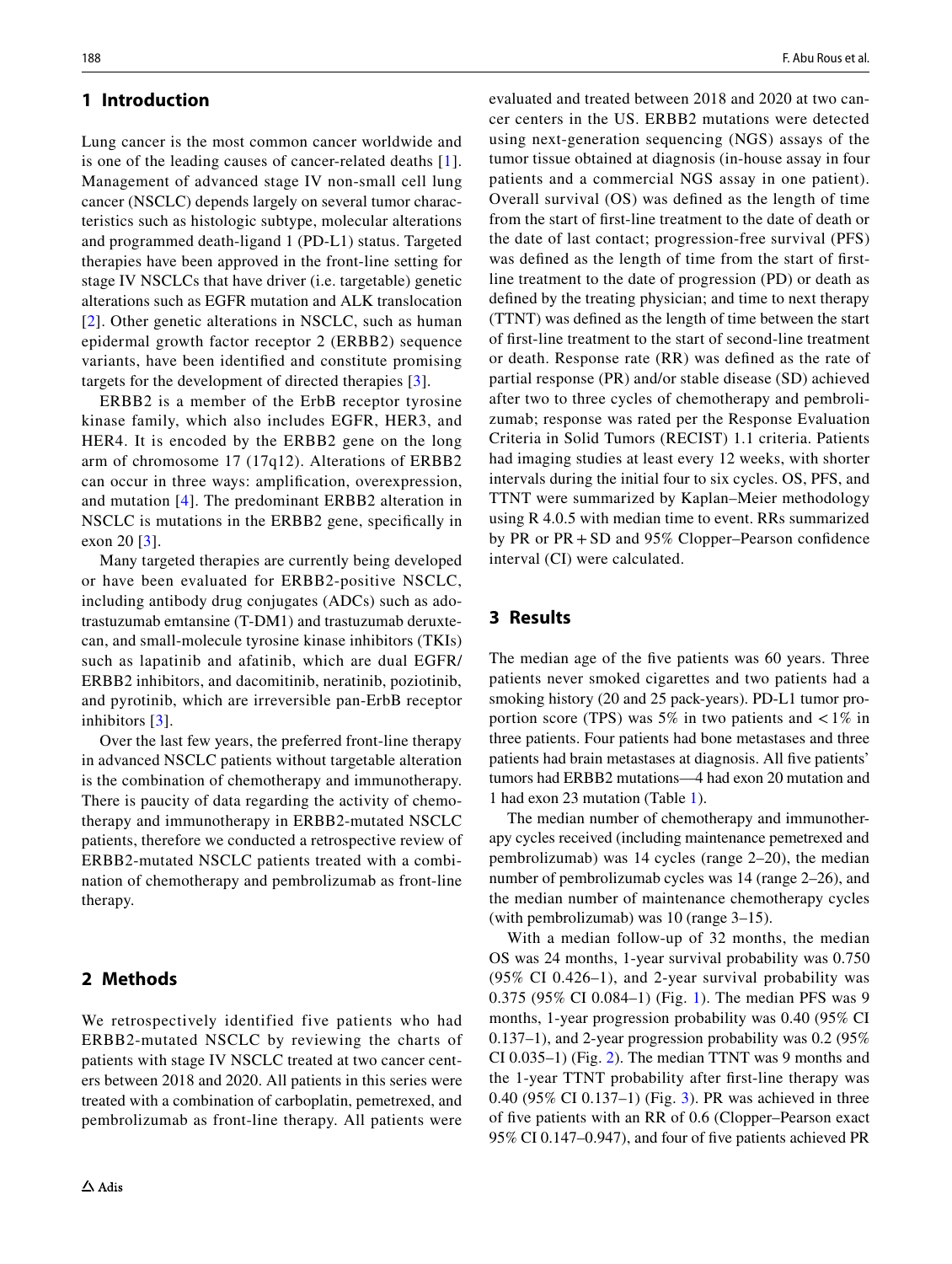#### <span id="page-3-0"></span>**Table 1** Patient characteristics

| Characteristic          |                |
|-------------------------|----------------|
| Median age, years       | 60             |
| <b>Sex</b>              |                |
| Male                    | 2              |
| Female                  | 3              |
| Smoking                 |                |
| Never smokers           | 3              |
| Limited smoking         | $\overline{c}$ |
| ECOG performance status |                |
| $\theta$                | 2              |
| 1                       | 3              |
| PD-L1 TPS               |                |
| 5%                      | 2              |
| $< 1\%$                 | 3              |
| Metastases at diagnosis |                |
| Bone                    | 4              |
| <b>Brain</b>            | 3              |
| ERBB2 mutation          |                |
| Exon 20                 | 4              |
| Exon 23                 | 1              |

*ECOG* Eastern Cooperative Oncology Group, *PD-L1* programmed death-ligand 1, *TPS* tumor proportion score



Progression-free survival

<span id="page-3-2"></span>**Fig. 2** Progression-free survival for patients with ERBB2-mutated non-small cell lung cancer treated with chemotherapy and immunotherapy

Strata  $+$  All



Overall survival

<span id="page-3-1"></span>**Fig. 1** Overall survival for patients with ERBB2-mutated non-small cell lung cancer treated with chemotherapy and immunotherapy

and SD with an RR of 0.8 (Clopper–Pearson exact 95% CI 0.284–0.995).

Treatment-related adverse events were collected retrospectively from patients' charts. The most common adverse

#### Time to next therapy



<span id="page-3-3"></span>**Fig. 3** TTNT for patients with ERBB2-mutated non-small cell lung cancer treated with chemotherapy and immunotherapy. *TTNT* time to next therapy

events of the studied regimen were nausea and vomiting, fatigue (100%), watery eyes (60%), and cytopenia (40%). All adverse events were grade 1–2. Regarding immunotherapyrelated adverse events, one patient had hypothyroidism that was managed with thyroid hormone replacement and another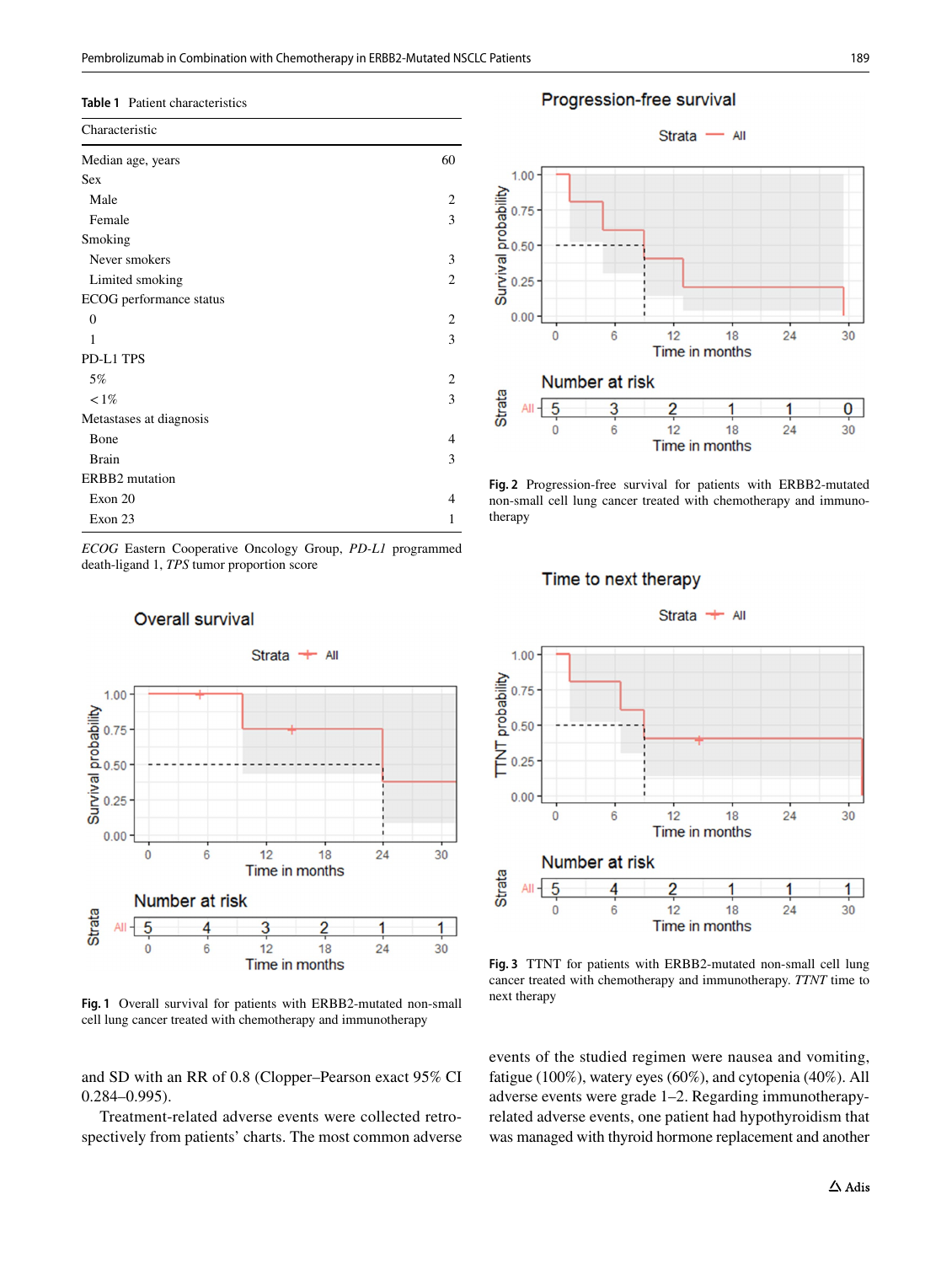patient had fever following pembrolizumab infusion that was managed with corticosteroids after treatment. Other adverse events that were possibly related to immunotherapy were diarrhea and arthritis in two patients, however they were grade 1 and did not require any treatment.

Of the three patients who progressed on chemotherapy and pembrolizumab, two were treated with docetaxel and ramucirumab as subsequent therapy and one patient was started on an investigational ERBB2-directed agent. Two patients received fam-trastuzumab deruxtecan as third-line therapy and one patient received ado-trastuzumab emtansine. Only one patient received an ERBB2-directed TKI (poziotinib).

#### **4 Discussion**

Very limited data are available on the efficacy of the combination of chemotherapy and immunotherapy in patients with ERBB2-mutated NSCLC. We report the results of fve patients with ERBB2-mutated NSCLC treated with carboplatin/pemetrexed and pembrolizumab as frst-line therapy. The median OS in these patients was 24 months, PFS was 9 months, and TTNT was 9 months.

We assessed TTNT, in addition to PFS, as this was a retrospective review of patients managed by diferent physicians with diferent disease assessment schedules. This endpoint has been considered as a measure of efficacy by other investigators.

Approximately 2–4% of patients with NSCLC carry ERBB2 sequence variants, which are most commonly found in women, individuals of Asian ethnicity, those with no history of smoking, and in adenocarcinomas [\[5](#page-5-4)]. ERBB2-positive NSCLC has the tendency to metastasize to the lungs and bones [[5\]](#page-5-4). The most common ERBB2 variants are insertions or duplications of the amino acids tyrosine, valine, methionine, and alanine (YVMA) at codon 776 (YVMA 776–779 ins) in exon 20, accounting for 80–90% of all ERBB2 variations [[6\]](#page-5-5). With greater use of NGS to detect all the relevant genetic alterations in NSCLCs, there is an expectation that ERBB2 mutations in NSCLC will be detected more frequently [[6\]](#page-5-5). While ERBB2 sequence variations are thought to not occur with other driver genetic alterations, such as in ALK and EGFR, the European EUHER2 cohort has reported concomitant alterations in EGFR, ALK, and ROS1 in fve patients [\[7](#page-5-6)].

The effect of ERBB2 variant status on the response to chemotherapy is controversial. Wang et al. [[8](#page-5-7)] showed inferior outcomes in patients with ERBB2 allelic alterations who received frst-line treatment with pemetrexed, and platinum chemotherapy, compared with patients with ALK and ROS1 rearrangements or EGFR sequence variations. On the contrary, Li et al. [\[9](#page-5-8)] reported better outcomes in patients with ERBB2 alterations who received pemetrexed and platinum chemotherapy. Mazières et al. identifed 101 patients with ERBB2-positive NSCLC who had an overall RR (ORR) of 43.5% and a median PFS of 6 months with conventional frst-line chemotherapy [[7\]](#page-5-6).

Targeted therapies are being extensively studied in ERBB2-mutated NSCLC, with some showing promising results. Trastuzumab-emtansine (T-DM1), an ADC targeted against ERBB2, showed a PFS of 5 months in a phase II basket trial  $[10]$  $[10]$  $[10]$ . Its efficacy was confirmed in a subsequent phase II trial reporting an ORR of 44% in the same patient population [[11\]](#page-5-10). Fam-trastuzumab deruxtecannxki (T-Dxd), another ADC against ERBB2, was granted a breakthrough designation by the US FDA based on the results of the Destiny-Lung01 trial. The study reported an ORR of 55%, median PFS of 8.2 months, and median OS of 17.8 months in ERBB2-mutated NSCLC patients previously treated with platinum chemotherapy [[12\]](#page-5-11). Small-molecule TKIs were also efective in the treatment of ERBB2-mutated NSCLC and have shown an ORR ranging from 3.8% to approximately 40%. Gastrointestinal adverse efects can be the major dose-limiting toxicities with these TKIs [[13](#page-6-0)].

Evidence of the impact of ERBB2 alterations on the response to immune checkpoint inhibitors (ICIs) as a single agent or in combination with chemotherapy is limited. Mazieres et al. reported 29 patients with ERBB2-positive NSCLC who had received single-agent ICIs. The PFS for these patients was 2.5 months and was positively associated with smoking status, whereas the OS was 20.3 months and did not correlate with smoking status or PD-L1 level [\[14](#page-6-1)]. Guisier et al. reported on 23 patients with activating ERBB2 sequence variations who received ICIs after progressing on frst-line treatment. The median PFS was 2.2 months (range 1.7–15.2) and the median OS was 20.4 months (range 9.3–not reached) [\[15\]](#page-6-2). Patil et al. reported a signifcantly prolonged PFS in patients with ERBB2 allelic variations (10 within exon 20 and 1 within exon 19) and patients with atypical EGFR mutations who received ICIs with platinum doublet chemotherapy relative to those who received ICIs as monotherapy (7 vs. 2 months;  $p < 0.001$ ; hazard ratio 0.06, 95% CI 0.01–0.53) [\[5](#page-5-4)].

In our study, fve patients with ERBB2 sequence variations (exon 20 in four patients and exon 23 in one patient) were treated with carboplatin, pemetrexed and pembrolizumab as frst-line therapy. The median TTNT of 9 months, median PFS of 9 months, and median OS of 24 months are consistent with the results reported with this therapy in nonsquamous NSCLC patients in the Keynote 189 trial [\[16](#page-6-3)]. The three patients who required the next line of therapy went on to receive HER2-directed therapy. PR was achieved in three of fve patients after two to three cycles of chemotherapy and pembrolizumab, and SD was achieved in one patient. No unexpected adverse events were observed in these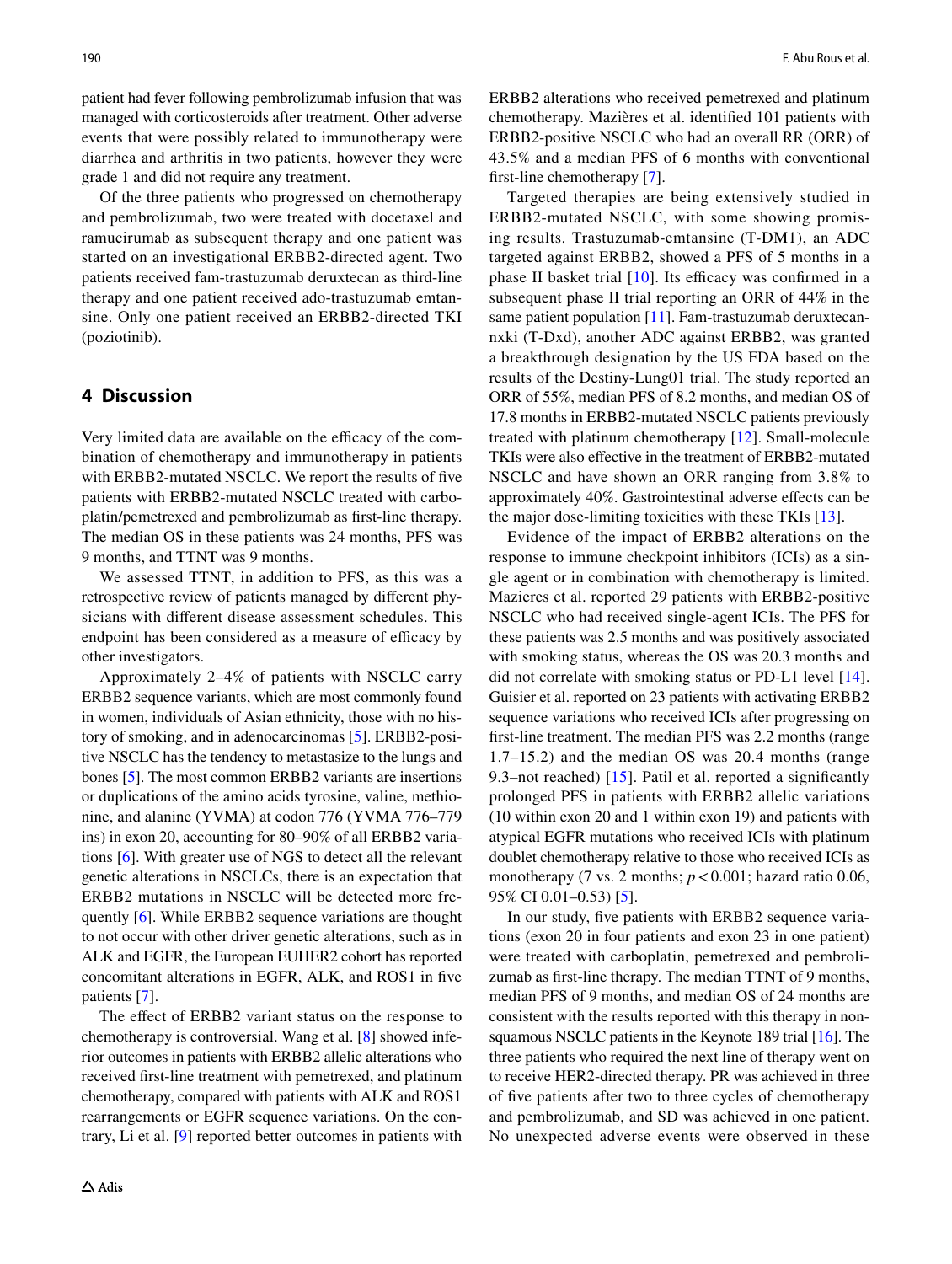patients. It is not clear if the addition of pembrolizumab to chemotherapy provides superior outcomes in all molecularly defned subsets of NSCLC. Previous retrospective reviews suggest that in ERBB2-mutated NSCLC patients, front-line chemotherapy demonstrates a median PFS of 6 months [[7,](#page-5-6) [8](#page-5-7)]. Further studies will need to be conducted to assess if the addition of pembrolizumab to platinum-based chemotherapy provides superior outcomes in ERBB2-mutated NSCLC.

The are several limitations to our study. First, this was a retrospective analysis and included a small number of patients. In addition, TTNT is not a commonly utilized efficacy criterion. Finally, adverse events may not be recorded as diligently as in clinical trial patients. Very limited data are available regarding the efficacy of chemotherapy and immunotherapy as front-line therapy in ERBB2-mutated NSCLC patients; therefore, despite the limitations of a retrospective analysis, the results in these fve patients provides information regarding the outcomes of ERBB2-mutated NSCLC treated with chemotherapy and immunotherapy as frst-line therapy.

## **5 Conclusion**

NSCLCs harboring sequence variations in ERBB2 constitute a specifc entity of lung cancer with driver mutations. The role of chemotherapy and immunotherapy as frst-line therapy for this specifc subset of NSCLC patients remains to be defned. Due to the lack of targeted therapy options in the front-line setting, chemotherapy with pembrolizumab should be considered for first-line therapy in stage IV ERBB2-altered NSCLC. However, it remains to be determined whether the addition of pembrolizumab to platinumbased chemotherapy provides any additional beneft in this patient population. Our results warrant further study of chemotherapy and immunotherapy as frst-line therapy in ERBB2-mutated NSCLC patients.

#### **Declarations**

**Funding** No external funding was used in the preparation of this manuscript.

**Conflict of interest** Shirish Gadgeel is a member of the consulting/advisory board for Merck, Pfzer, Genentech/Roche, Astra-Zeneca, Takeda, Bristol Myers-Squibb, Dava Oncology, Blueprint, Mirati, Daichii-Sanyko, and Novartis; is a member of the independent data monitoring committee (IDMC) for Astra-Zeneca; and has received research support from Merck. Balazs Halmos has received research funding from Boehringer Ingelheim, Astra-Zeneca, Merck, BMS, Advaxis, Amgen, AbbVie, Daiichi, Pfzer, GSK, Beigene, and Janssen, and has received consulting fees from Astra Zeneca, Boehringer Ingelheim, Veracyte, Janssen, Takeda, Merck, BMS, Genentech, Pfzer, Eli-Lilly. Fawzi Abu Rous, Radhika Gutta, and Pin Li declare they have no conficts of interest that might be relevant to the contents of this manuscript.

**Ethics approval** Not applicable.

**Consent to participate** Not applicable.

**Consent for publication** Not applicable.

**Availability of data and material** Not applicable.

**Code availability** Not applicable.

**Author contributions** SG and BH: Study design and manuscript review. FA and RG: Data collection and manuscript writing. PL: Statistical analysis.

#### **References**

- <span id="page-5-0"></span>1. Sung H, Ferlay J, Siegel RL, Laversanne M, Soerjomataram I, Jemal A, et al. Global cancer statistics 2020: GLOBOCAN estimates of incidence and mortality worldwide for 36 cancers in 185 countries. CA Cancer J Clin. 2021;71(3):209–49.
- <span id="page-5-1"></span>2. Herbst RS, Morgensztern D, Boshoff C. The biology and management of non-small cell lung cancer. Nature. 2018;553(7689):446–54.
- <span id="page-5-2"></span>3. Zhao J, Xia Y. Targeting HER2 alterations in non-small-cell lung cancer: a comprehensive review. JCO Precis Oncol. 2020;4:411–25.
- <span id="page-5-3"></span>4. Wieduwilt MJ, Moasser MM. The epidermal growth factor receptor family: biology driving targeted therapeutics. Cell Mol Life Sci. 2008;65(10):1566–84.
- <span id="page-5-4"></span>5. Patil T, Mushtaq R, Marsh S, Azelby C, Pujara M, Davies KD, et al. Clinicopathologic Characteristics, treatment outcomes, and acquired resistance patterns of atypical EGFR mutations and HER2 alterations in stage IV non-small-cell lung cancer. Clin Lung Cancer. 2020;21(3):e191-204.
- <span id="page-5-5"></span>6. Arcila ME, Chaft JE, Nafa K, Roy-Chowdhuri S, Lau C, Zaidinski M, et al. Prevalence, clinicopathologic associations, and molecular spectrum of ERBB2 (HER2) tyrosine kinase mutations in lung adenocarcinomas. Clin Cancer Res. 2012;18(18):4910–8.
- <span id="page-5-6"></span>7. Mazières J, Barlesi F, Filleron T, Besse B, Monnet I, Beau-Faller M, et al. Lung cancer patients with HER2 mutations treated with chemotherapy and HER2-targeted drugs: results from the European EUHER2 cohort. Ann Oncol. 2016;27(2):281–6.
- <span id="page-5-7"></span>8. Wang Y, Zhang S, Wu F, Zhao J, Li X, Zhao C, et al. Outcomes of Pemetrexed-based chemotherapies in HER2-mutant lung cancers. BMC Cancer. 2018;18:326.
- <span id="page-5-8"></span>9. Li P, Li B, Shi Y, Zhang F, Shen S, Li X. Association between the HER2 gene status and the efficacy of first-line pemetrexed combined with platinum chemotherapy in patients with advanced lung adenocarcinoma [in Chinese]. Zhongguo Fei Ai Za Zhi. 2019;22(3):137–42.
- <span id="page-5-9"></span>10. Li BT, Shen R, Buonocore D, Olah ZT, Ni A, Ginsberg MS, et al. Ado-trastuzumab emtansine for patients with HER2-mutant lung cancers: results from a phase II basket trial. J Clin Oncol. 2018;36(24):2532–7.
- <span id="page-5-10"></span>11. Li B, Offin M, Hembrough T, Cecchi F, Shen R, Olah Z, et al. P1.13-43 molecular and imaging predictors of response to ado-trastuzumab emtansine in patients with HER2 mutant lung cancers: an exploratory phase 2 trial. J Thorac Oncol. 2018;13(10):S599.
- <span id="page-5-11"></span>12. Li BT, Smit EF, Goto Y, Nakagawa K, Udagawa H, Mazières J, et al. Trastuzumab deruxtecan in HER2-mutant non-small-cell lung cancer. N Engl J Med. 2022;386(3):241–51.